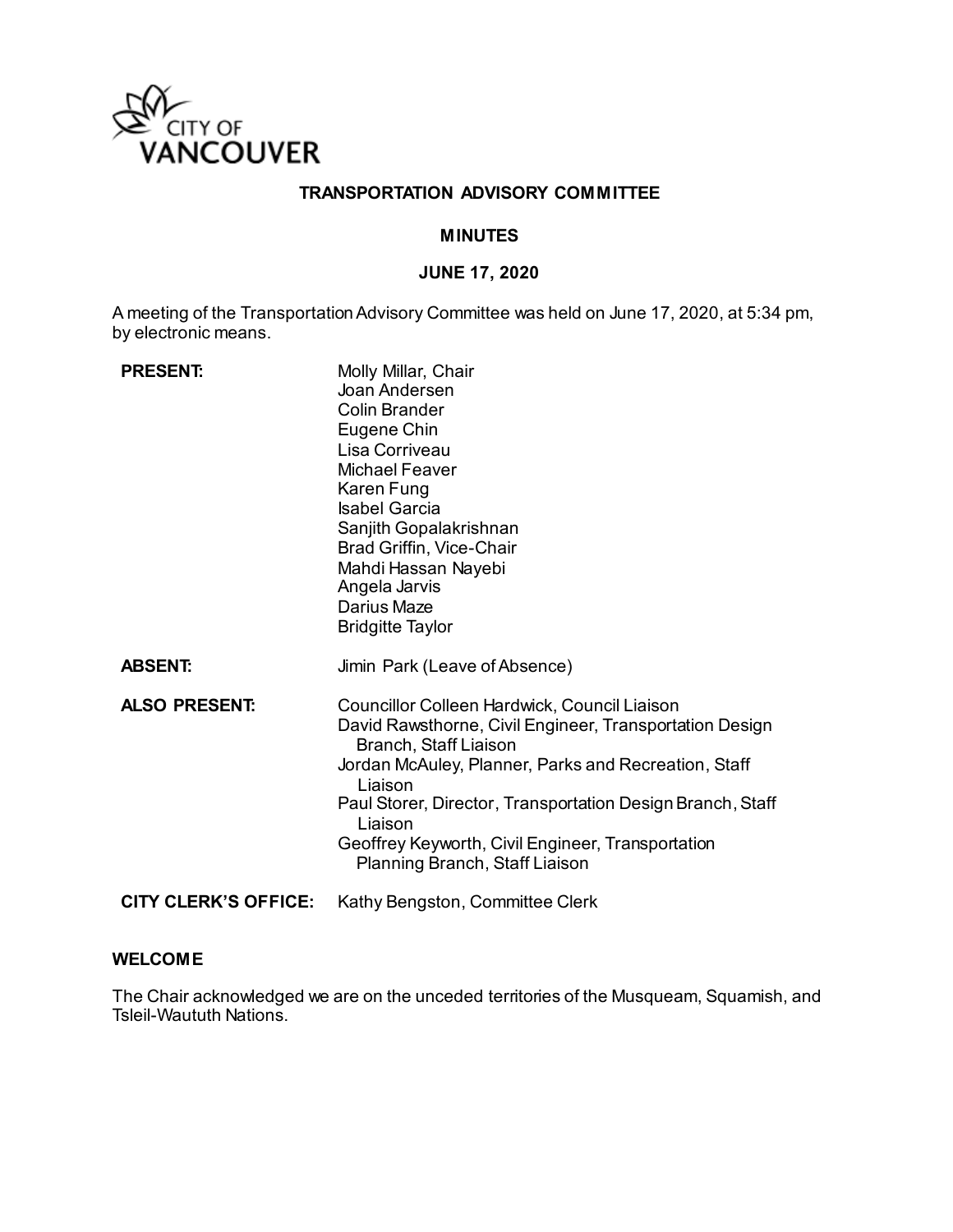### **1. Leave of Absence Requests**

MOVED by JoanAndersen SECONDED by Colin Brander

> THAT the Transportation Advisory Committee approve a leave of absence for Jimin Park for this meeting.

CARRIED UNANIMOUSLY

## **2. Approval of Minutes**

MOVED by Brad Griffin SECONDED by Colin Brander

> THAT the Transportation Advisory Committee approve the Minutes from the meeting of January 29, 2020, as circulated.

CARRIED UNANIMOUSLY

### **3. Motions**

#### **a. City of Vancouver Reallocation of Space**

Bridgitte Taylor, introduced the motion, with background reasoning, and the Committee's expectation of the City.

MOVED by Joan Andersen SECONDED by Bridgitte Taylor

#### **WHEREAS**

- 1. Cities around the world are re-allocating roads and expanding sidewalks for the purposes of enabling greater physical distancing and resuming business activities such as patio dining.
- 2. The City of Vancouver and many local residents have expressed interest in expanding public space and implementing traffic calming measures to allow for businesses and social activities to resume while still maintaining physical distancing.
- 3. The City of Vancouver approved measures to temporarily expand patios, restaurants and bars beginning on June 1, 2020 in response to the risks of COVID-19.
- 4. Provincial Health Authorities have mandated occupancy restrictions and social distancing guidelines for businesses including restaurants, cafes and pubs.
- 5. Businesses in Vancouver, particularly small businesses, are struggling to stay afloat amid occupancy restrictions.
- 6. Research indicates that planned public space can have various co-benefits in addition to the physical benefits, including poverty reduction, economic stimulus, and sociocultural benefits.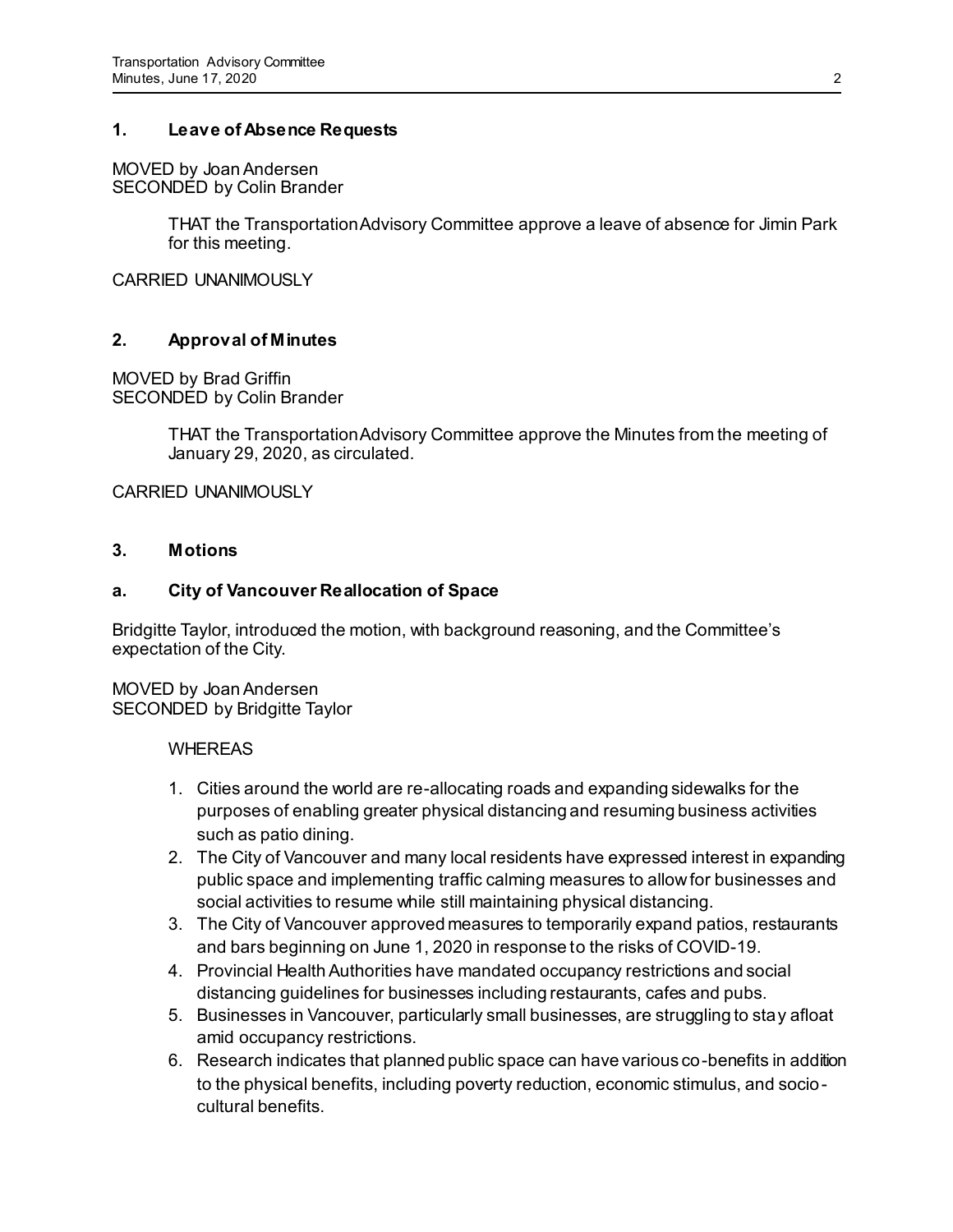- 7. The need for travel and indoor-fitness alternatives has resulted in a spike in bicycle sales in Vancouver, and an increase in new cyclists on the road which is putting pressure on maintaining physical distancing among existing cycling routes.
- 8. The City of Vancouver's Transportation 2040 plan aims to make active transportation, such as walking and cycling, safer and more accessible through the improvement of public space, including "addressing locations with insufficient sidewalk width by...reallocating road space...".
- 9. Transportation 2040 also aims to "enable and encourage the creative use of streets", including through car-free and slow street approaches. Potential locations identified by the City included:
	- 800-block of Robson Street.
	- portions of Robson and/or Granville Street,
	- Hamilton and/or Davie Streets between Nelson and Davie
	- other locations as identified.
- 10.The City's Climate Emergency Big Move #2 aims to accelerate the implementation of the Transportation 2040 plans by 10 years, to 2030 ("By 2030, two thirds of trips in Vancouver will be by active transportation and transit").
- 11. Vancouver City Council has endorsed motions to support slower residential streets and encourage safe shared use and has recently approved a scope of work for the Greenways Plan that would increase public space for a number of uses, including safe distancing for those walking, rolling or cycling.
- 12. The City has initiated street reallocation during the pandemic through a Slow Streets program that improves public space to queue, load and move.
- 13. Vancouver City Council has directed staff to prepare a report that would increase public space throughout the city through reallocating a minimum of 11% of today's street space.
- 14. A year-long pilot program that re-allocates roads and expands sidewalks towards public space would provide valuable information on how to accelerate the plans identified in Transportation 2040.
- 15. Public health officials are anticipating a "second wave" of the pandemic to occur in fall 2020, rendering the need to continue the pilot program beyond summer months.

# THEREFORE, BE IT RESOLVED

THAT the City of Vancouver implement a one-year pilot program re-allocating road space and expanding sidewalks to allow for safe physical distancing while walking, rolling, cycling, as well as for dining and other public realm uses;

FURTHER THAT at the end of the program, the City review for key outcomes for future program implementation;

FURTHER THAT the City expedite improvements to the Granville Bridge that would create adequate space for safe physical distancing while walking, cycling and rolling on the Bridge;

FURTHER THAT re-allocation designs allow for the seamless continuation of transit routes and usage;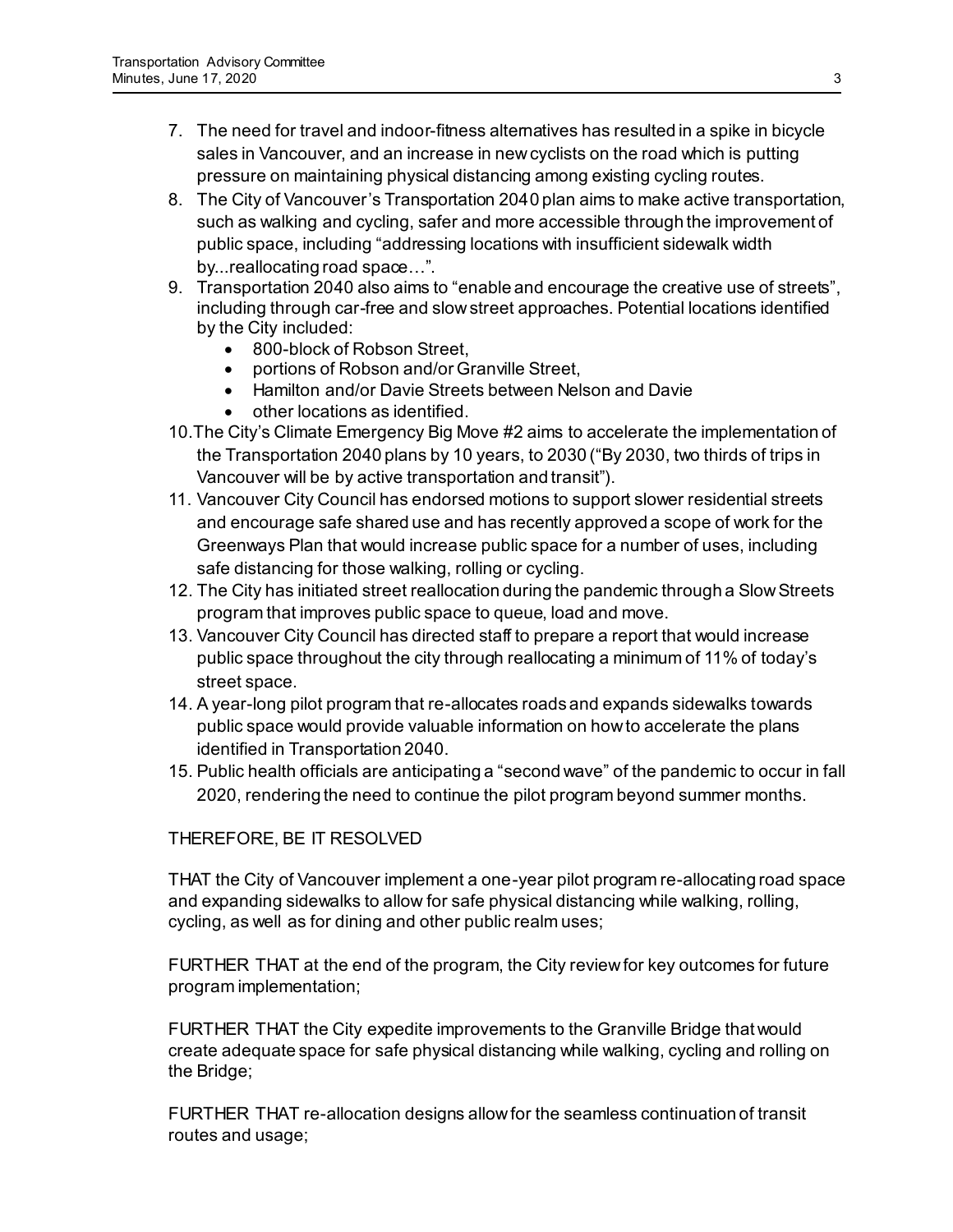FURTHER THAT the City undertakes road reallocation and patio expansions while ensuring equitable access to space, including that there is adequate space for both public and private use;

FURTHER THAT associated actions prioritize road closures and traffic calming measures around civic facilities such as libraries and community centres and other public facilities such as schools and skytrain stations;

FURTHER THAT Robson (between Burrard and Seymour), Water and Mainland (between Nelson and Davie) streets are converted into slow streets for the duration of the pilot program, reducing the space for vehicles and increasing space for social distancing;

FURTHER THAT the Slow Streets initiative is applied throughout the city, including along key bicycle routes;

FURTHER THAT the City of Vancouver collaborate with the Park Board to convert the temporary reallocation of travel lanes on Beach Avenue to a one-year pilot and extend the reallocation along Pacific Avenue to the Burrard Bridge;

FURTHER THAT traffic calming measures be implemented along the Seaside bypass at Granville Island, the Burrard Bridge, and through Olympic Village, to allow for safe social distancing practices;

FURTHER THAT the City consider road re-allocation measures in neighbourhoods with high levels of housing insecurity, to ensure that enough space is available for residents to safely physically distance; including the Downtown Eastside along East Hastings Street;

FURTHER THAT the City explore with Translink faster and more reliable bus travel to reduce trip and wait times;

FURTHER THAT the City take steps towards integrating the greenways network with slow streets, including making modifications to the greenways network to make cycling safer and more accessible for commuting and recreation;

AND FURTHER THAT road and sidewalk re-allocation be done in such a way that it is consistent with implementing the City of Vancouver's Transportation 2040 plans, with special attention to the goals and principles identified towards strengthening pedestrian, cycling, transit networks, and public spaces.

CARRIED UNANIMOUSLY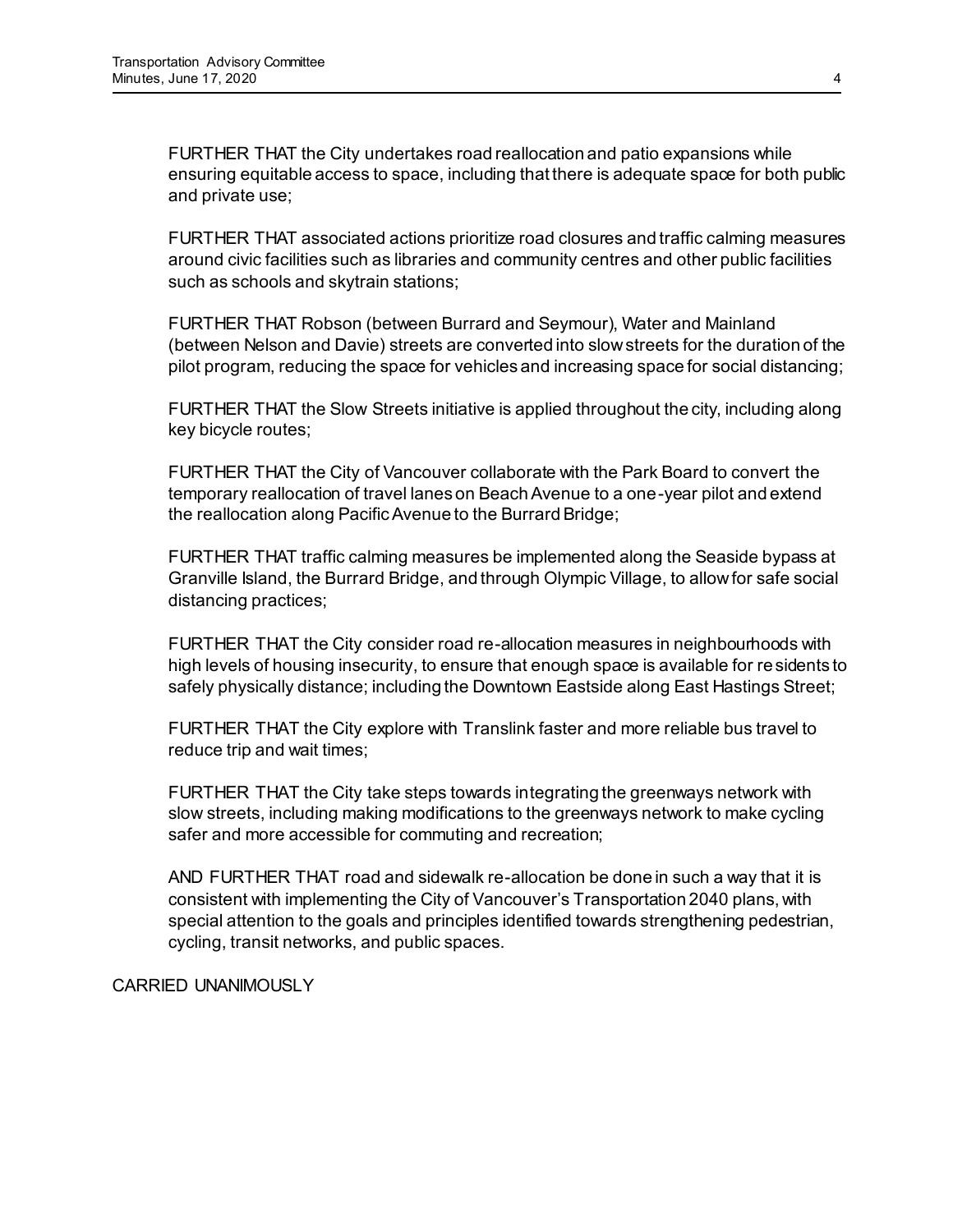# **b. Stanley Park – Exploring Options to Reduce Motor Vehicle Traffic**

Joan Andersen, introduced the motion for the Committee's consideration.

# MOVED by Gene Chin SECONDED by Lisa Parker

# WHEREAS

- 1. The Vancouver Park Board responded to the COVID-19 pandemic by taking several measures to enable citizens to enjoy our parks while physical distancing.
- 2. The Vancouver Park Board closed Stanley Park to all motorized vehicles (with some exceptions) starting April 8, 2020 and closed the Stanley Park Seawall to cycling on April 10, 2020.
- 3. The Vancouver Park Board will be temporarily establishing a separated bike lane on Stanley Park Drive when reintroducing motor vehicle traffic to Stanley Park Drive.
- 4. The Vancouver Park Board collaborated with the City of Vancouver to successfully implement the closure to vehicular traffic of two travel lanes on Beach Ave, in order to increase space for pedestrians on the Seawall and sidewalks and for cyclists on the road.
- 5. Social media commentary and anecdotal feedback has been largely positive about the closure.
- 6. Vancouver is among the cities in Canada with the densest neighbourhood populations, and many residents rely on park spaces to be their backyards where they can exercise, breathe fresh air and relax with nature.
- 7. Provincial Health authorities have encouraged residents to be outside where they can exercise and where the virus is less likely to spread.
- 8. There has been, according to Park Board staff, a "big increase in people using parks for exercise".
- 9. There has been a significant increase in the daily average number of bikes going through Stanley Park since the road reallocation. Comparing the daily average from 2019 with that of April 9 to May 10<sup>th</sup>, the increase was 77%.
- 10. Recreational cycling is up all across the City.
- 11. The City of Vancouver'[s Climate Emergency Response report](https://council.vancouver.ca/20190424/documents/cfsc1.pdf) (2019) contains a set of six "Big Moves" adopted by Council to reduce Vancouver's carbon pollution by reducing emissions and building on and expanding on existing work to fight climate change.
- 12. The City's ambitious Climate Emergency Big Move #2 accelerates the existing sustainable transportation target by 10 years, so that by 2030, two thirds of trips in Vancouver will be by active transportation and transit. ("By 2030, two thirds of trips in Vancouver will be by active transportation and transit").
- 13. Approximately 30% of Vancouver's greenhouse gas emissions come from motorized vehicles.
- 14. Overcrowding of the Stanley Park portion of the Seawall is an issue that pre-dates the COVID-19 crisis.
- 15. Uncomfortable walking experiences along Beach Avenue and conflicts between pedestrians and cyclists along the Seaside Greenway were issues identified in the 2013 West End Community Plan, which called for improved cycling connections to the Burrard Bridge along Pacific Street and Beach Avenue.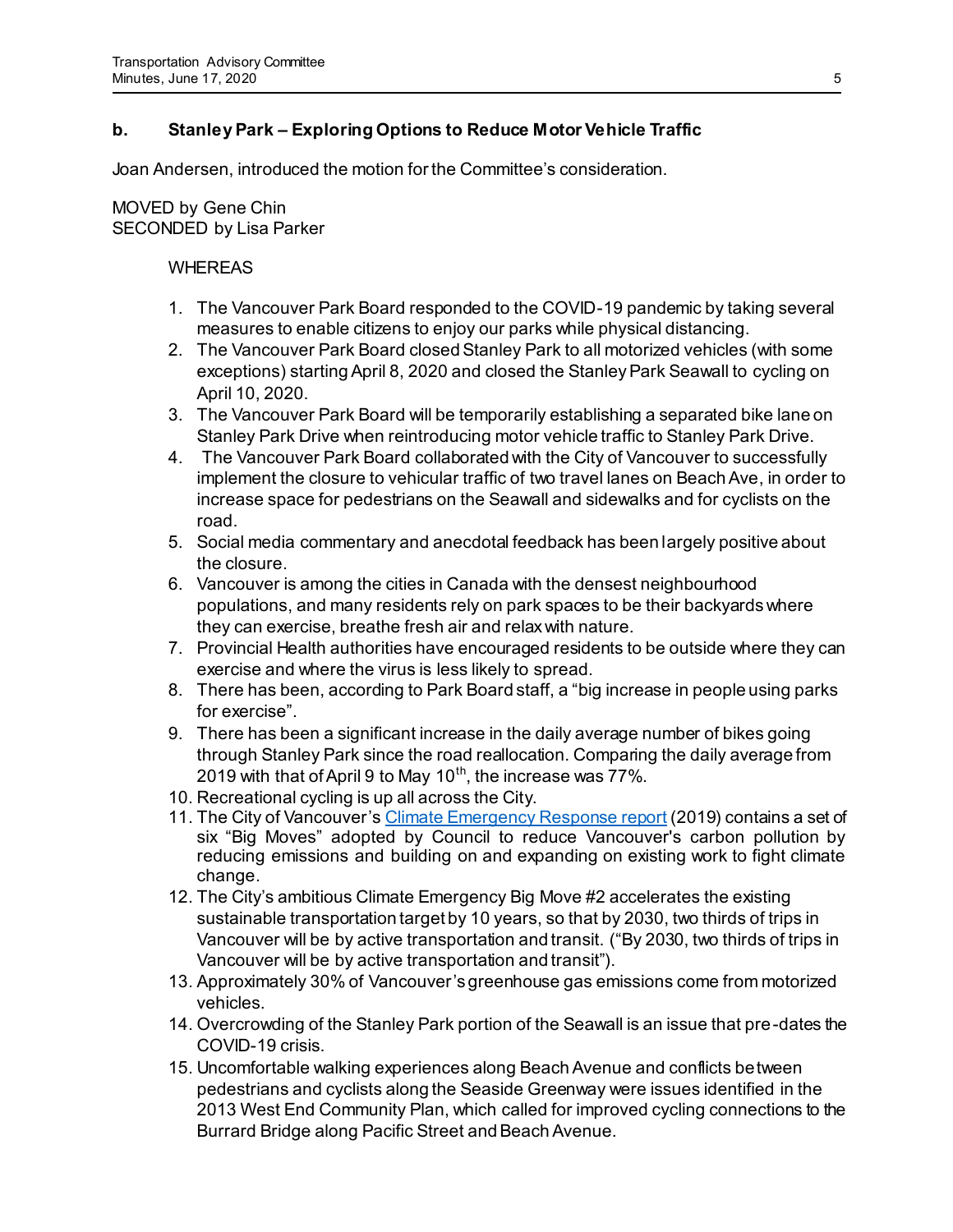- 16. The reallocation of the eastbound lanes of Beach Avenue to cycling, greatly reduced crowding on the seawall and increased access for active transportation to Stanley Park.
- 17. Cities around the world are converting temporary transportation changes introduced as a result of the COVID-19 pandemic into permanent transportation improvements and/or as opportunities to conduct formal pilots to test new approaches to encouraging active transportation. Several cities are introducing new permanent measures to increase walking and cycling in their cities to achieve Climate Emergency Goals and to provide attractive, safe, non-polluting alternatives to public transit, so that transit is able to meet distancing guidelines and automobile traffic is not increased.
- 18. The C-40 Cities group, which includes Vancouver, has set up a Global Mayors COVID-19 Recovery Task Force to support a COVID-19 recovery that is healthy, equitable and sustainable.
- 19. A year-long pilot of restricted vehicle access to Stanley Park Drive could provide valuable information for the Stanley Park Comprehensive Planning process and West End Waterfront Master Plan and allow for community consultation.
- 20. The Vancouver Park Board asked Park Board staff on June 8, 2020 to explore the long-term feasibility of reducing motor vehicle traffic in Stanley Park.

# THEREFORE BE IT RESOLVED

THAT the Transportation Advisory Committee send a letter to the Park Board acknowledging the June 8, 2020 motion to explore the long-term feasibility of reducing motor vehicle traffic in Stanley Park and recommending the Park Board take action as described in this motion;

FURTHER THAT the Vancouver Park Board approve a one-year pilot that would reduce motor vehicle traffic in Stanley Park, provide a protected bike lane on Stanley Park Drive and ensure that equitable access is provided to Stanley Park attractions for those unable to walk, roll or cycle;

FURTHER That the Park Board explore long-term options for reallocating road space within Stanley Park that provide car access to parking near major attractions;

FURTHER That the Park Board work with the City and TransLink to extend bus service to Second Beach;

FURTHER THAT the Park Board collaborate with the City of Vancouver to convert the temporary reallocation of travel lanes on Beach Avenue to a one-year pilot and extend the reallocation along Pacific Avenue to the Burrard Bridge;

FURTHER THAT all of the Seawall along Jericho, Locarno and Spanish Banks be made into separated and paved walking and cycling/rolling paths, each wide enough to allow residents to meet COVID-19 distancing guidelines;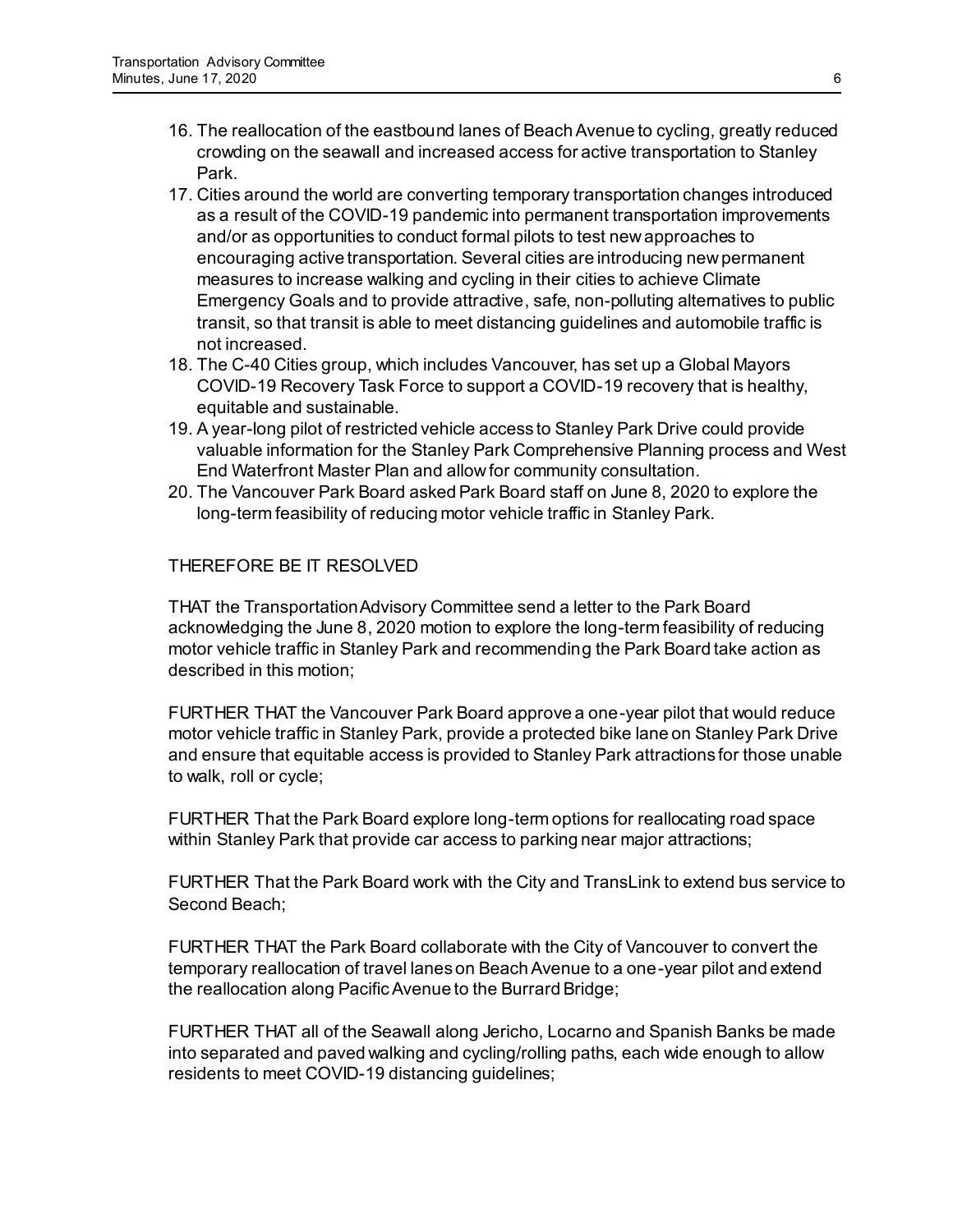FURTHER THAT the Park Board work with the City to provide appropriate, safe, wellconnected and well-signed space for walking, cycling and rolling on and near Kits Beach and Kits Point;

FURTHER THAT the Park Board ensure the appropriate level of bike parking in parks is provided;

FURTHER THAT the Park Board continue to keep public washrooms accessible and open;

AND FURTHER THAT the Park Board ensure civic facilities such as community centres are safely accessible by walking, rolling or cycling and users have sufficient room to queue.

CARRIED UNANIMOUSLY

# **4. Liaison Updates**

David Rawsthorne, Civil Engineer, Transportation Design Branch, provided a brief update on current transportation design issues during the COVID-19 pandemic, which included the reduction in funding, and how to manage existing projects such as Nanaimo St., and Ontario St. bikeway. He also noted that the Granville Bridge Connector Phase 3 is scheduled to go to Council in Fall 2020.

Geoffrey Keyworth, Civil Engineer, Transportation Planning Branch, provided brief updates on the Climate Emergency Response, Mobility Recovery Planning, the Broadway Subway project and actions taken in relation to the COVID-19 pandemic.

Jordan McAuley, Planner, Parks and Recreation, noted an increase in park usage by the public in a safe way. This data is being collected by Parks and Recreation staff, to be used in preparation for the Fall season.

## **5. Subcommittee Updates**

## **a. Projects Subcommittee**

None.

**b. Policy Subcommittee**

None.